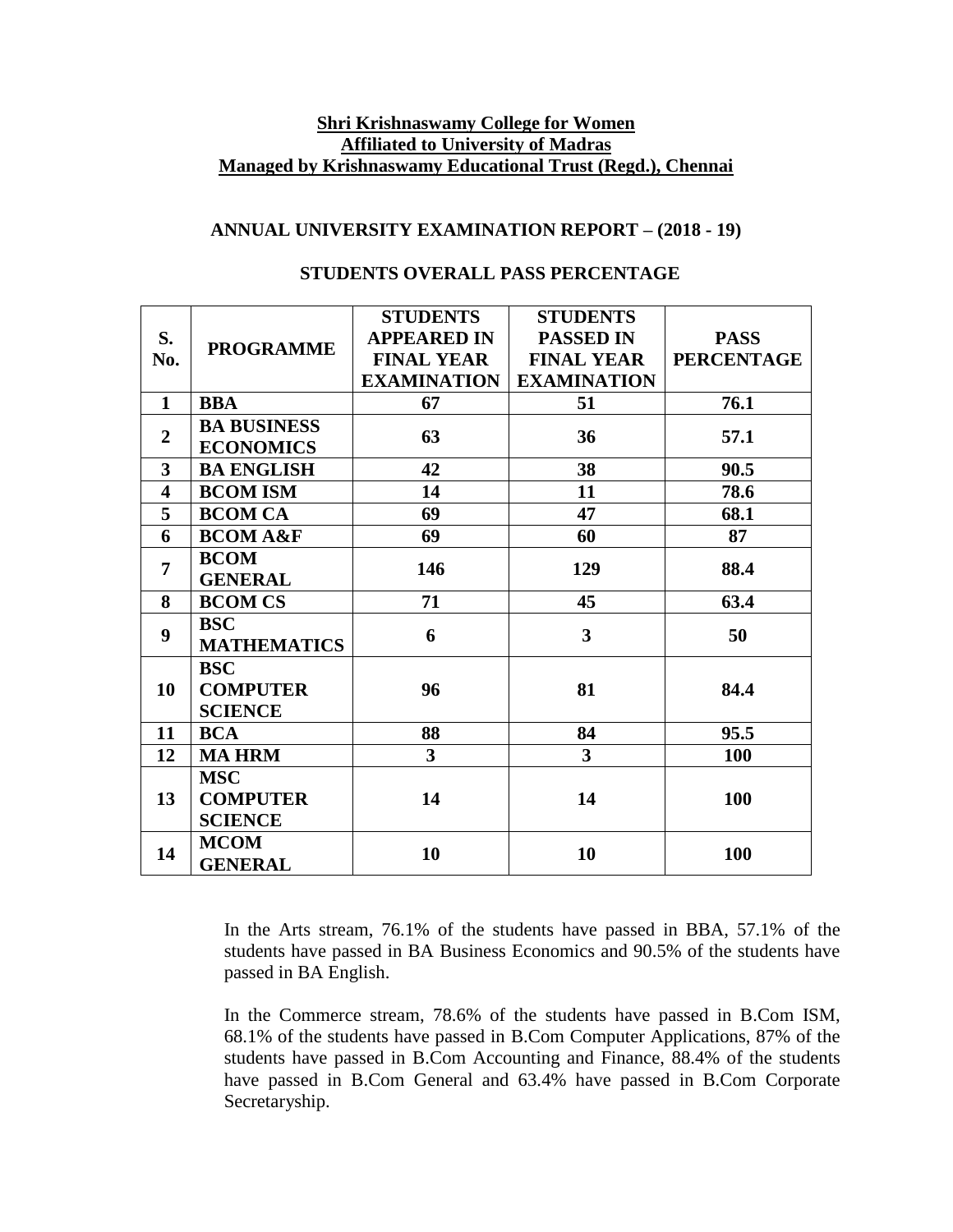In the Science stream, 50% of the students have passed in BSc Mathematics, 84.4% have passed in BSc Computer Science and 95.5% of the students have passed in BCA.

In the PG departments, 100% pass percentage has been achieved in all the 3 programmes, namely, MA HRM, MSc Computer Science and M.Com.

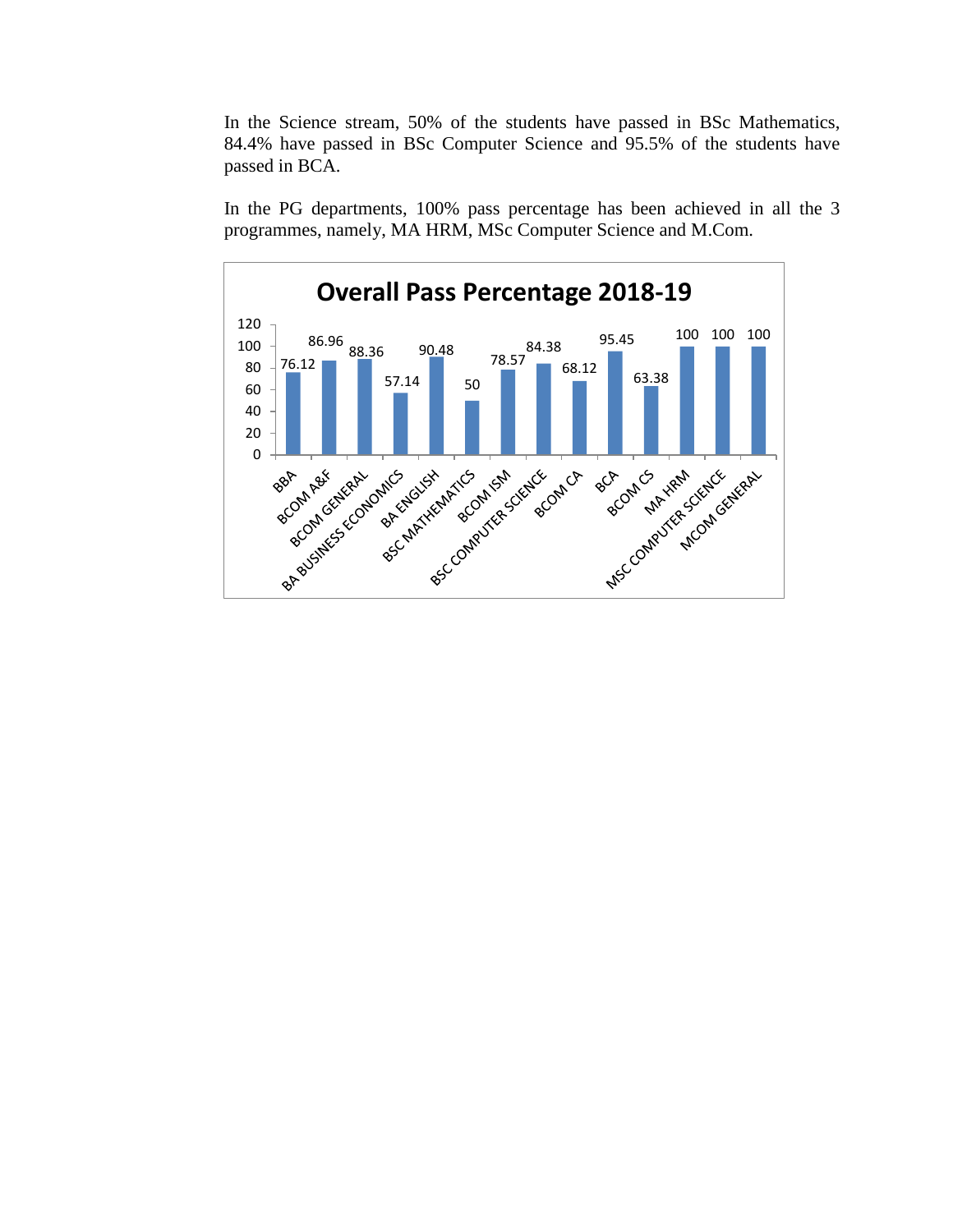#### **ANNUAL UNIVERSITY EXAMINATION REPORT – (2017 - 18)**

| S.             | <b>PROGRAMME</b>                       | <b>STUDENTS</b>    | <b>STUDENTS</b>    | <b>PASS</b>       |
|----------------|----------------------------------------|--------------------|--------------------|-------------------|
| No.            |                                        | <b>APPEARED IN</b> | PASSED IN          | <b>PERCENTAGE</b> |
|                |                                        | <b>FINAL YEAR</b>  | <b>FINAL YEAR</b>  |                   |
|                |                                        | <b>EXAMINATION</b> | <b>EXAMINATION</b> |                   |
| $\mathbf{1}$   | <b>BBA</b>                             | 64                 | 50                 | 78.1              |
| $\overline{2}$ | <b>BA BUSINESS</b><br><b>ECONOMICS</b> | 62                 | 46                 | 74.2              |
| 3              | <b>BA ENGLISH</b>                      | 39                 | 34                 | 87.2              |
| $\overline{4}$ | <b>BCOM CA</b>                         | 63                 | 40                 | 63.5              |
| 5              | <b>BCOM A&amp;F</b>                    | 65                 | 60                 | 92.3              |
| 6              | <b>BCOM GENERAL</b>                    | 135                | 124                | 91.9              |
| 7              | <b>BCOM CS</b>                         | 59                 | 43                 | 72.9              |
| 8              | <b>BSC COMPUTER</b><br><b>SCIENCE</b>  | 103                | 89                 | 86.4              |
| 9              | <b>BCA</b>                             | 100                | 89                 | 89                |
| 10             | <b>MAHRM</b>                           | $\overline{4}$     | 3                  | 75                |
| 11             | <b>MSC COMPUTER</b><br><b>SCIENCE</b>  | 12                 | 12                 | 100               |
| 12             | <b>MCOM GENERAL</b>                    | 12                 | 11                 | 91.7              |

## **STUDENTS OVERALL PASS PERCENTAGE**

In the Arts stream, 78.1% of the students have passed in BBA, 74.2% of the students have passed in BA Business Economics and 87.2% of the students have passed in BA English.

In the commerce stream, 63.5% of the students have passed in B.Com Computer Applications, 92.3% of the students have passed in B.Com Accounting and Finance, 91.9% of the students have passed in B.Com General and 72.9% have passed in B.Com Corporate Secretaryship.

In the Science stream, 86.4% have passed in B.Sc Computer Science and 89% of the students have passed in BCA.

In the PG departments, 100% pass percentage has been achieved in MSc Computer

Science, 75% of the students have passed in MA HRM while 91.7% of the students have passed in M.Com.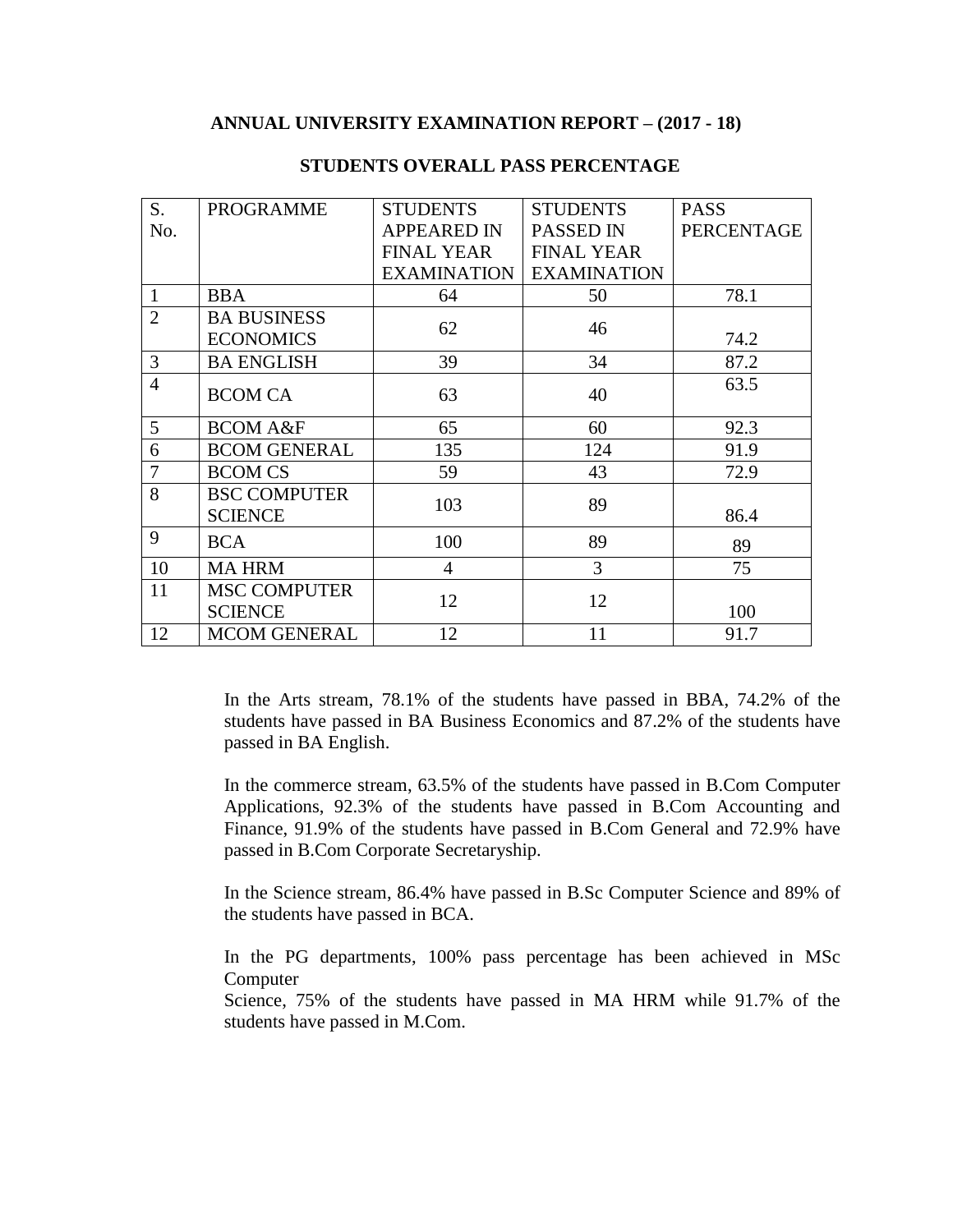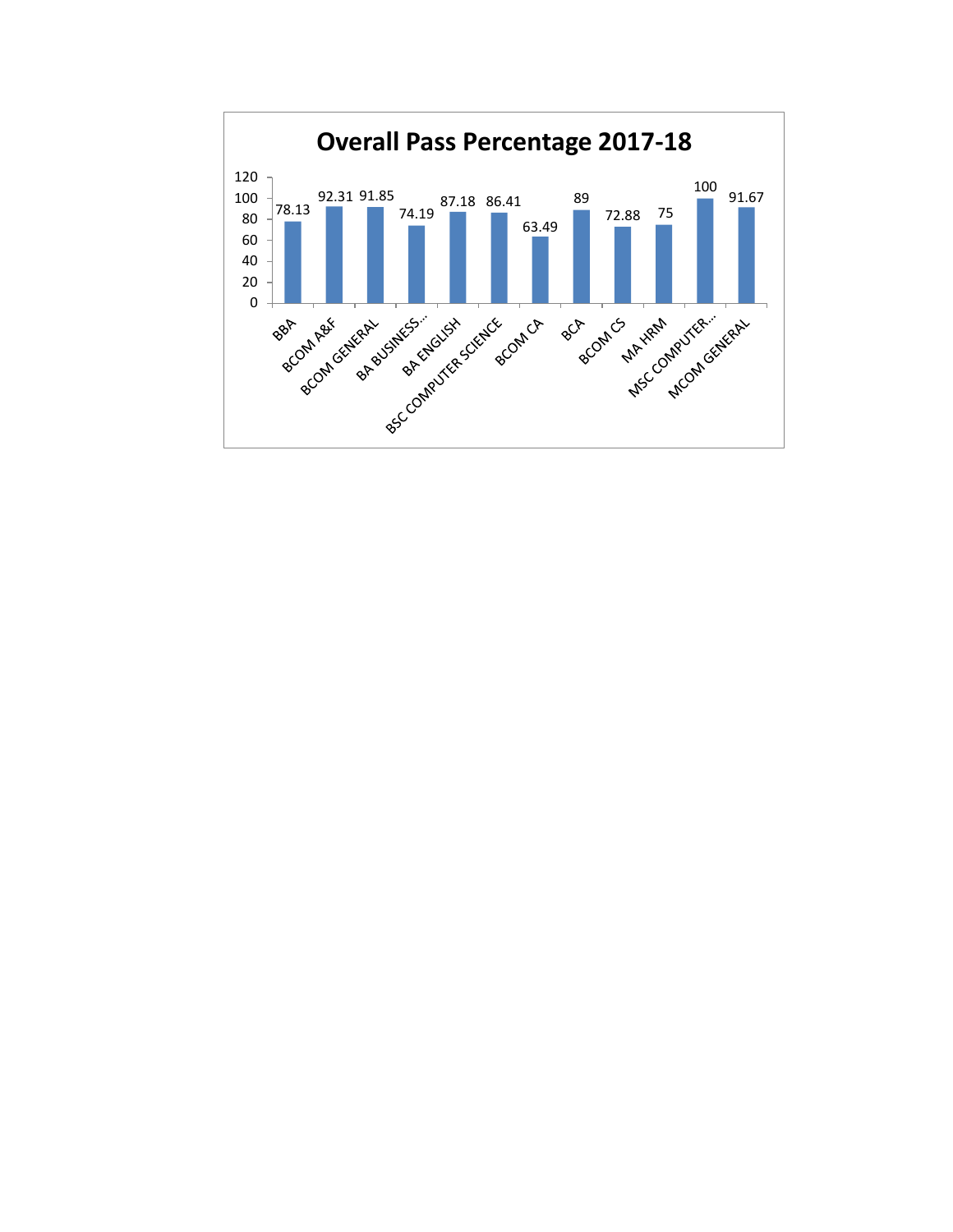### **ANNUAL UNIVERSITY EXAMINATION REPORT – (2016 - 17)**

| S.             | <b>PROGRAMME</b>                       | <b>STUDENTS</b>    | <b>STUDENTS</b>    | <b>PASS</b>       |
|----------------|----------------------------------------|--------------------|--------------------|-------------------|
| No.            |                                        | <b>APPEARED IN</b> | PASSED IN          | <b>PERCENTAGE</b> |
|                |                                        | <b>FINAL YEAR</b>  | <b>FINAL YEAR</b>  |                   |
|                |                                        | <b>EXAMINATION</b> | <b>EXAMINATION</b> |                   |
| $\mathbf{1}$   | <b>BBA</b>                             | 58                 | 48                 | 82.8              |
| $\overline{2}$ | <b>BA BUSINESS</b><br><b>ECONOMICS</b> | 58                 | 46                 | 79.3              |
| 3              | <b>BCOM CA</b>                         | 65                 | 41                 | 63.1              |
| $\overline{4}$ | <b>BCOM A&amp;F</b>                    | 69                 | 68                 | 98.6              |
| 5              | <b>BCOM GENERAL</b>                    | 135                | 118                | 87.4              |
| 6              | <b>BCOM CS</b>                         | 62                 | 49                 | 79                |
| 7              | <b>BSC COMPUTER</b><br><b>SCIENCE</b>  | 45                 | 44                 | 97.78             |
| 8              | <b>BCA</b>                             | 97                 | 94                 | 96.91             |
| 9              | <b>MA HRM</b>                          | 6                  | 6                  | 100               |
| 10             | <b>MSC COMPUTER</b><br><b>SCIENCE</b>  | 9                  | 9                  | 100               |
| 11             | <b>MCOM GENERAL</b>                    | 13                 | 10                 | 76.92             |

# **STUDENTS OVERALL PASS PERCENTAGE**

In the Arts stream, 82.8% of the students have passed in BBA, 79.3% of the students have passed in BA Business Economics

In the commerce stream, 63.1% of the students have passed in B.Com Computer Applications, 98.6% of the students have passed in B.Com Accounting and Finance, 87.4% of the students have passed in BCom General and 79% have passed in B.Com Corporate Secretaryship.

In the Science stream, 97.78% have passed in BSc Computer Science and 96.91% of the students have passed in BCA.

In the PG departments, 100% pass percentage has been achieved in MSc Computer Science and MA HRM 76.92% of the students have passed in M.Com.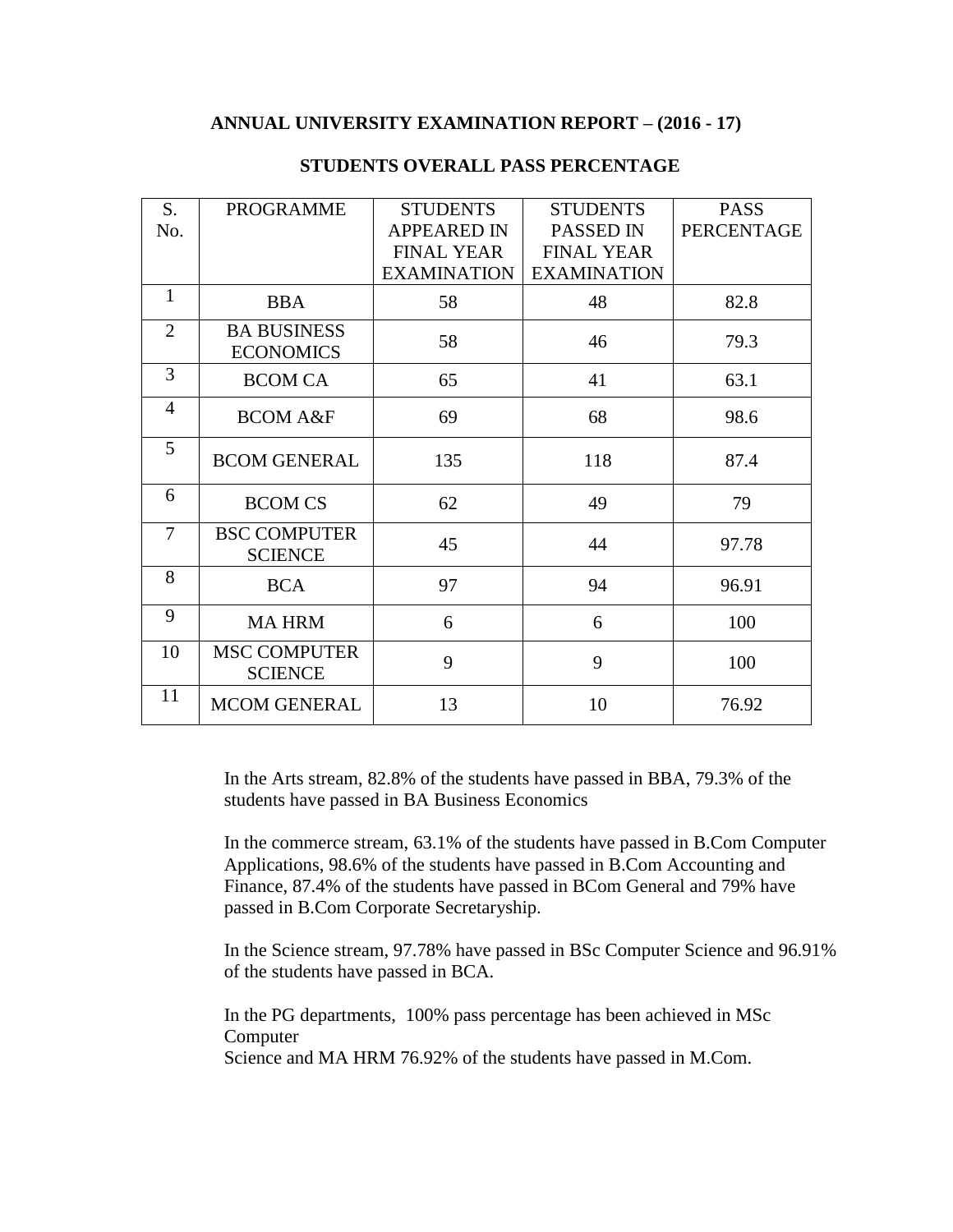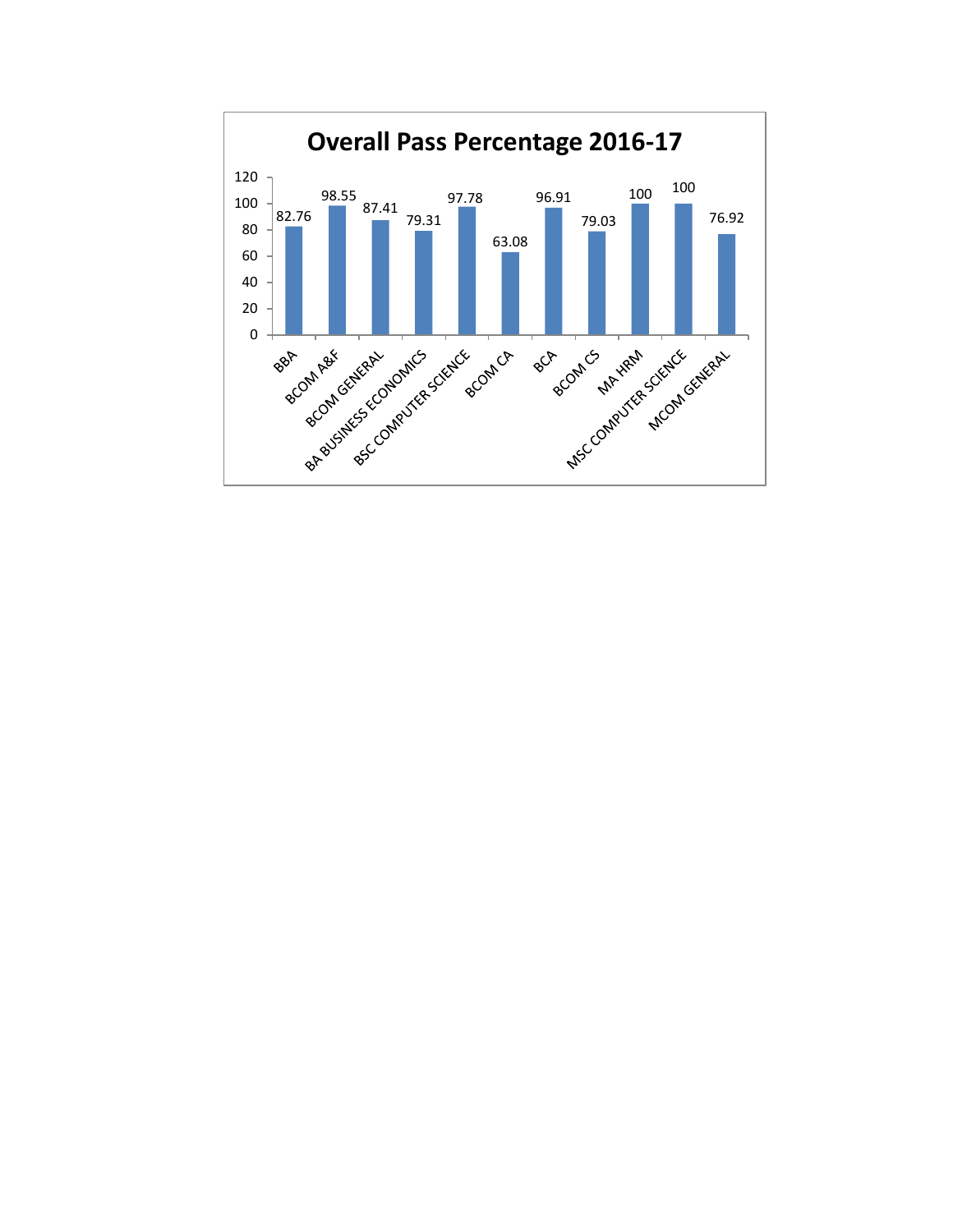#### **ANNUAL UNIVERSITY EXAMINATION REPORT – (2015 - 16)**

| S.             | <b>PROGRAMME</b>                       | <b>STUDENTS</b>    | <b>STUDENTS</b>    | <b>PASS</b>       |
|----------------|----------------------------------------|--------------------|--------------------|-------------------|
| No.            |                                        | <b>APPEARED IN</b> | <b>PASSED IN</b>   | <b>PERCENTAGE</b> |
|                |                                        | <b>FINAL YEAR</b>  | <b>FINAL YEAR</b>  |                   |
|                |                                        | <b>EXAMINATION</b> | <b>EXAMINATION</b> |                   |
| 1              | <b>BBA</b>                             | 64                 | 49                 | 76.6              |
| $\overline{2}$ | <b>BA BUSINESS</b><br><b>ECONOMICS</b> | 33                 | 22                 | 66.7              |
| 3              | <b>BCOM CA</b>                         | 35                 | 31                 | 88.6              |
| 4              | <b>BCOM A&amp;F</b>                    | 57                 | 53                 | 93                |
| 5              | <b>BCOM GENERAL</b>                    | 112                | 105                | 93.8              |
| 6              | <b>BCOM CS</b>                         | 62                 | 44                 | 71                |
| 7              | <b>BSC COMPUTER</b><br><b>SCIENCE</b>  | 48                 | 44                 | 91.67             |
| 8              | <b>BCA</b>                             | 49                 | 46                 | 93.88             |
| 9              | <b>MA HRM</b>                          | 5                  | 5                  | 100               |
| 10             | <b>MSC COMPUTER</b><br><b>SCIENCE</b>  | 10                 | 10                 | 100               |

## **STUDENTS OVERALL PASS PERCENTAGE**

In the Arts stream, 76.6% of the students have passed in BBA, 66.7% of the students have passed in BA Business Economics

In the commerce stream, 88.6% of the students have passed in B.Com Computer Applications, 93% of the students have passed in B.Com Accounting and Finance, 93.8% of the students have passed in BCom General and 71% have passed in B.Com Corporate Secretaryship.

In the Science stream, 91.67% have passed in BSc Computer Science and 93.88% of the students have passed in BCA.

In the PG departments, 100% pass percentage has been achieved in MSc Computer Science and MA HRM.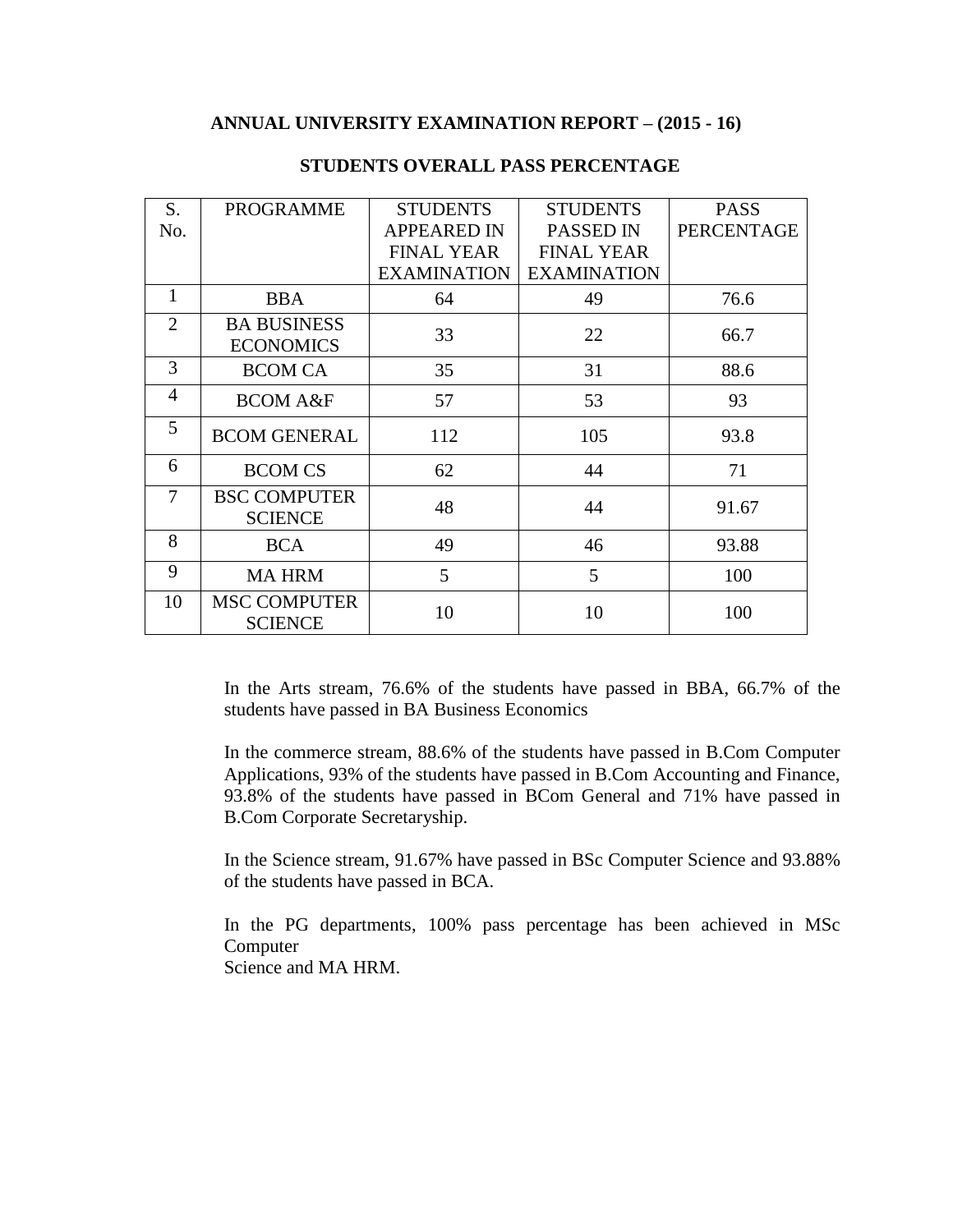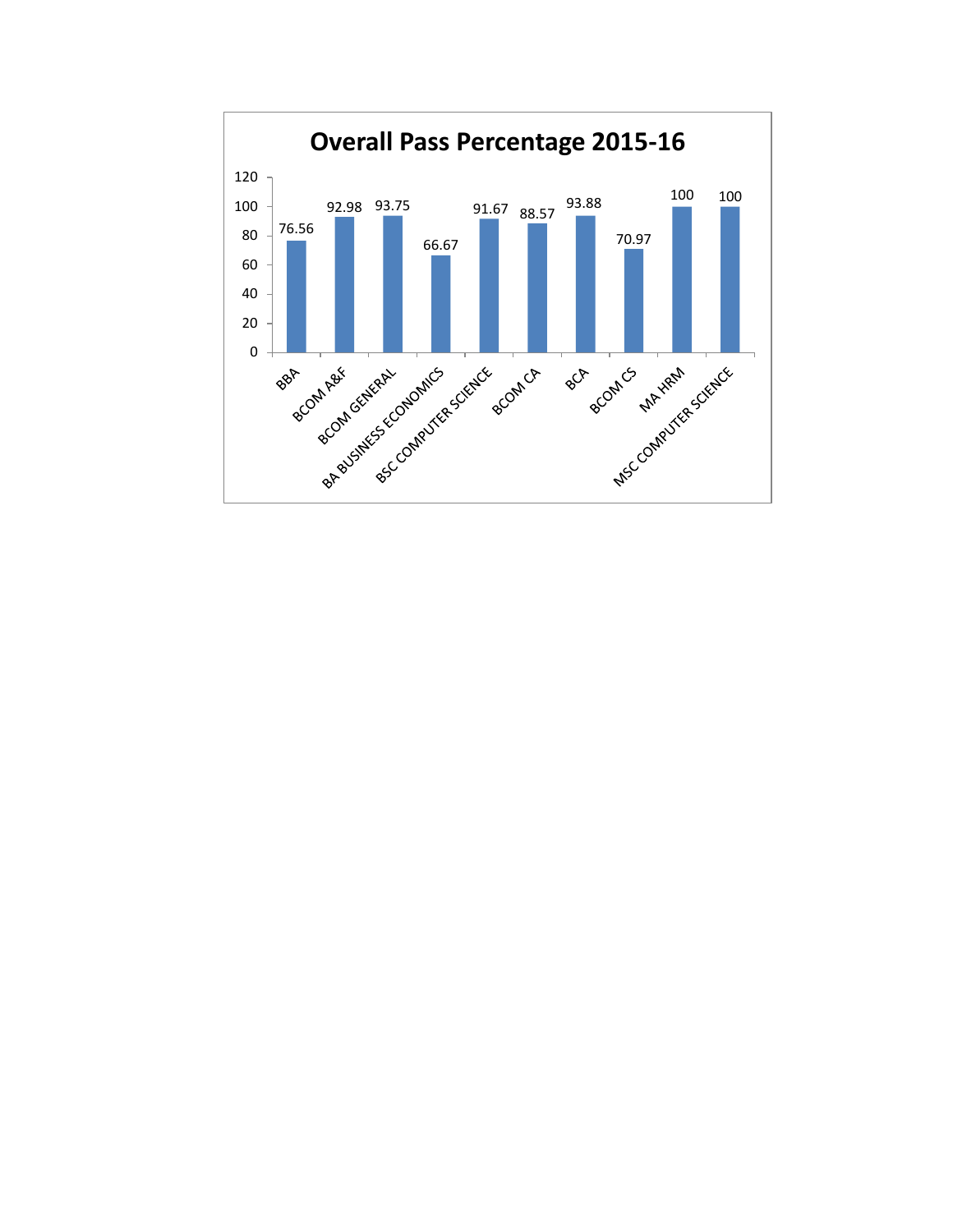## **ANNUAL UNIVERSITY EXAMINATION REPORT – (2014 - 15)**

| S.             | <b>PROGRAMME</b>    | <b>STUDENTS</b>    | <b>STUDENTS</b>    | <b>PASS</b>       |
|----------------|---------------------|--------------------|--------------------|-------------------|
| No.            |                     | <b>APPEARED IN</b> | <b>PASSED IN</b>   | <b>PERCENTAGE</b> |
|                |                     | <b>FINAL YEAR</b>  | <b>FINAL YEAR</b>  |                   |
|                |                     | <b>EXAMINATION</b> | <b>EXAMINATION</b> |                   |
| 1              | <b>BBA</b>          | 60                 | 46                 | 76.7              |
| $\overline{2}$ | <b>BA BUSINESS</b>  | 7                  | 5                  | 71.4              |
|                | <b>ECONOMICS</b>    |                    |                    |                   |
| 3              | <b>BCOM A&amp;F</b> | 63                 | 53                 | 84.1              |
|                |                     |                    |                    |                   |
| $\overline{4}$ | <b>BCOM GENERAL</b> | 92                 | 85                 | 92.4              |
|                |                     |                    |                    |                   |
| 5              | <b>BCOM CS</b>      | 63                 | 39                 | 61.9              |
| 6              | <b>BSC COMPUTER</b> | 48                 | 42                 | 87.5              |
|                | <b>SCIENCE</b>      |                    |                    |                   |
| 7              | <b>BCA</b>          | 47                 | 36                 | 76.6              |
|                |                     |                    |                    |                   |
| 8              | <b>MA HRM</b>       | 6                  | 6                  | 100               |
| 9              | <b>MSC COMPUTER</b> |                    | 1                  |                   |
|                | <b>SCIENCE</b>      |                    |                    | 100               |

## **STUDENTS OVERALL PASS PERCENTAGE**

In the Arts stream, 76.7% of the students have passed in BBA, 71.4% of the students have passed in BA Business Economics

In the commerce stream, 84.1% of the students have passed in B.Com Accounting and Finance, 92.4% of the students have passed in B.Com General and 61.9% have passed in B.Com Corporate Secretaryship.

In the Science stream, 87.5% have passed in BSc Computer Science and 76.6% of the students have passed in BCA.

In the PG departments, 100% pass percentage has been achieved in MSc Computer

Science and MA HRM.